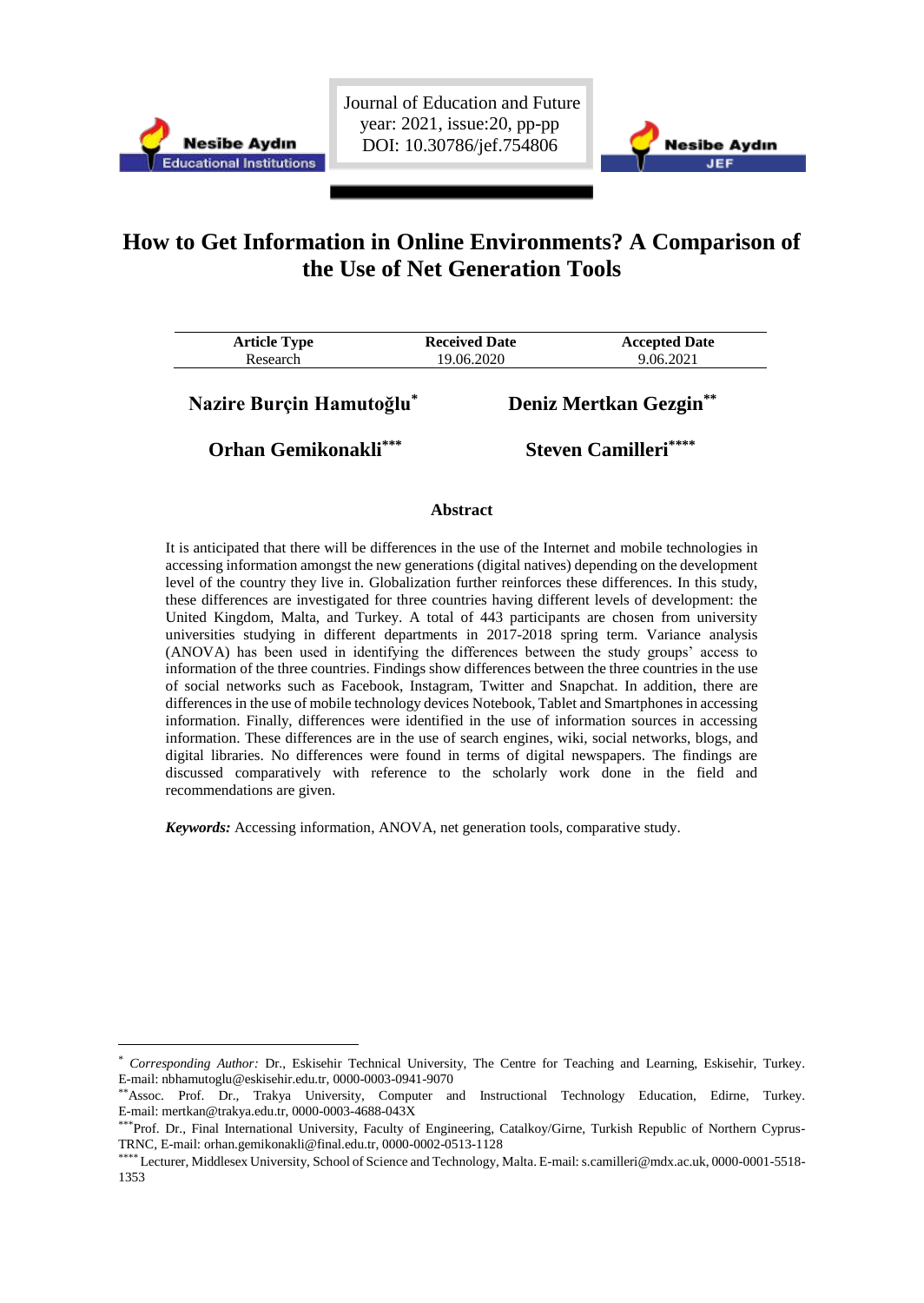## **Çevrimiçi Ortamlarda Bilgiye Nasıl Ulaşılır? Y Kuşağı Teknolojik İletişim Araçları Kullanımının Karşılaştırılması**

| <b>Makale Türü</b><br>Arastırma | <b>Basvuru Tarihi</b><br>19.06.2020 |  | Kabul Tarihi<br>9.06.2021   |  |
|---------------------------------|-------------------------------------|--|-----------------------------|--|
| Nazire Burçin Hamutoğlu*        |                                     |  | Deniz Mertkan Gezgin**      |  |
| <b>Orhan Gemikonakli***</b>     |                                     |  | <b>Steven Camilleri****</b> |  |

**Öz**

Yeni nesil olarak ifade edilen dijital yerlilerin küreselleşme ile birlikte bilgiye ulaşmada internet ve mobil teknolojileri kullanım davranışlarının ülkelerin gelişmişlik düzeylerine göre farklılaşacağı düşünülmektedir. Bu çalışmada farklı gelişmişlik düzeyine sahip İngiltere, Malta ve Türkiye olmak üzere üniversite öğrencilerinin bilgiye ulaşmada kullandıkları yeni nesil çevrimiçi araçlar ve mobil teknolojilerin kullanımının karşılaştırmalı olarak araştırılması amaçlanmaktadır. Çalışma grubu 2017-2018 bahar döneminde üniversitelerin farklı bölümlerinde öğrenim görmekte olan toplam 443 öğrenciden oluşmaktadır. Çalışmada değerlendirilen ülkeler arasındaki farklılıkların belirlenmesinde ANOVA kullanılmıştır. Elde edilen sonuçlar, ülkelerin bilgiye erişimde kullandıkları sosyal ağların Facebook, Instagram, Twitter ve Snapchat açısından farklılaştığını ortaya koymaktadır. Bununla birlikte mobil teknolojik cihazlar açısından bakıldığında bilgiye erişmede Notebook, Tablet ve Akıllı Telefon kullanımının da ülkeler açısından farklılaştığını ilişkin bulguya rastlanmıştır. Son olarak, ülkelerin bilgiye ulaşmada çevrimiçi bilgi kaynaklarının kullanımına ilişkin olarak farklılaştığını göstermektedir. Buna gore, arama motoru, wiki, sosyal ağlar, blog, dijital kütüphane açısından farklılık tespit edilirken; dijital gazete açısından ülkeler arasında herhangi bir farklılık görülmemektedir. Çalışmada elde edilen sonuçlar alanyazın temelinde kültürel karşılaştırmalı olarak tartışılmış ve öneriler sunulmuştur.

*Anahtar Sözcükler:* Bilgiye erişim, ANOVA, yeni nesil dijital araçlar, karşılaştırma.

<u>.</u>

<sup>\*</sup> *Sorumlu Yazar:* Dr., Eskisehir Teknik Üniversitesi, Öğrenme ve Öğretme Gelişimi Birimi, Eskişehir, Türkiye. E-posta: nbhamutoglu@eskisehir.edu.tr, 0000-0003-0941-9070

Doc. Dr., Trakya Üniversitesi, Bilgisayar ve Öğretim Teknolojileri Eğitimi Bölümü, Edirne, Türkiye. E-posta: mertkan@trakya.edu.tr, 0000-0003-4688-043X

<sup>\*\*\*</sup> Prof. Dr., Uluslararası Final Universitesi, Mühendislik Fakültesi, Catalkoy/Girne, Kuzey Kıbrıs Türk Cumhuriyeti-KKTC. E-posta: orhan.gemikonakli@final.edu.tr, 0000-0002-0513-1128

<sup>\*\*\*\*</sup> Okutman, Middlesex Üniversitesi, Bilim ve Teknoloji Fakültesi, Malta. E-posta: s.camilleri@mdx.ac.uk, 0000-0001-5518- 1353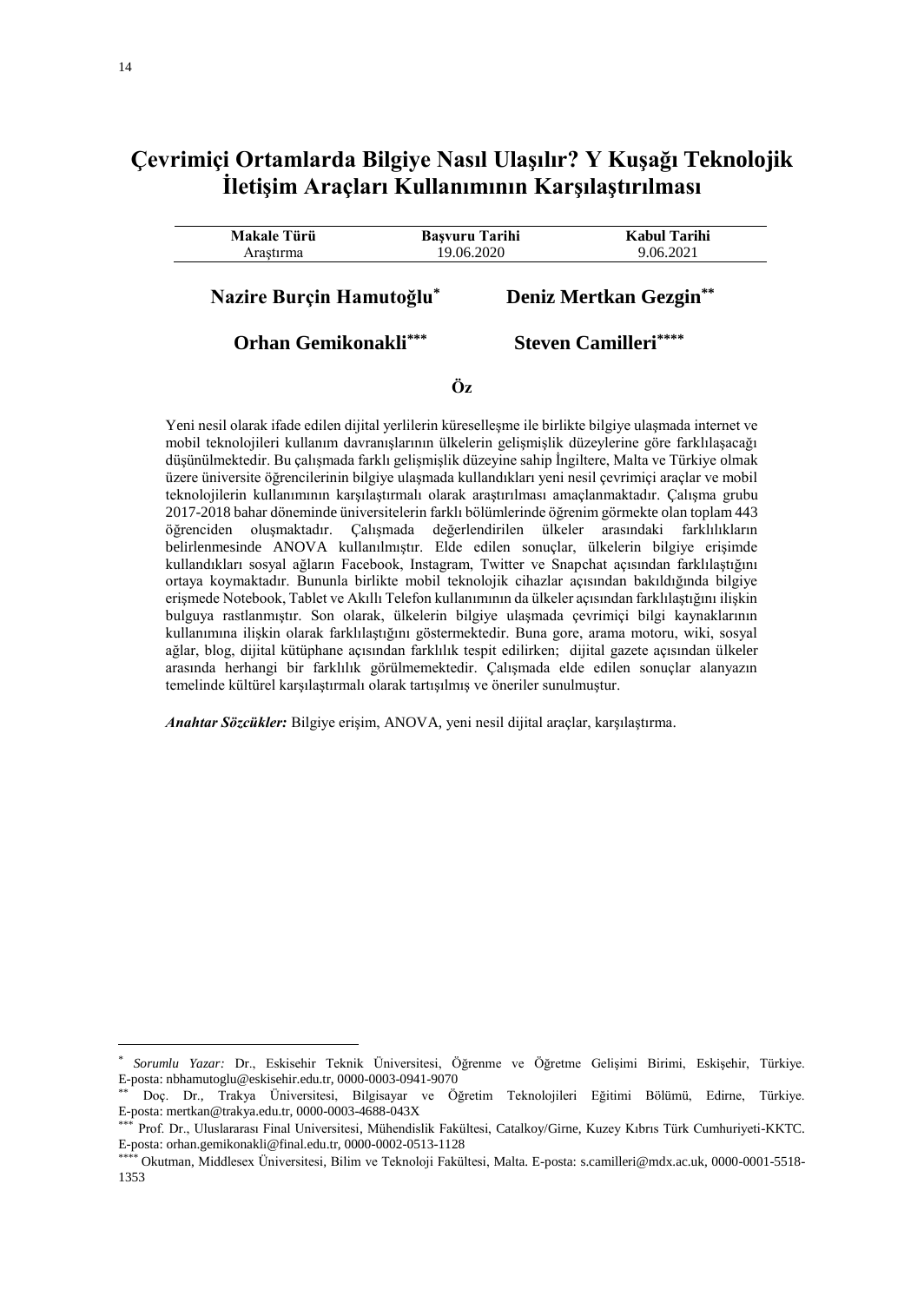## **Introduction and Literature Review**

The introduction of new technology enabled approaches to education has reached a point that educationalists have no choice but finding ways of the best use of these approaches. The Net Generation come with their own tools and approaches to learning, so that even the most conservative teaching and learning environments are forced to accept these tools and approaches. Recent statistics published by the International Telecommunications Union (ITU 2019) show that while there is a decline in the subscription to fixed telephone devices, subscription to mobile devices is estimated to exceed 100% worldwide (including individuals with multiple cell phones). The same source states that while more than 100% of the population has active mobile broadband subscriptions, the same is around 75% in the developing world. When tablets and other portable, wireless devices are considered alongside mobile phones, mobile systems have become the main technology in accessing online systems. Considering that access to broadband services is also widely provided by institutions, it becomes clear that important percentages of people access online systems worldwide (48% of females and 58% of males worldwide (53.6% combined)). When broken down according to development levels, access to the Internet is 86.6% and 47% for the developed and the developing world respectively. Hence, the important role of these devices in accessing information, and promoting education become undeniable. As such developments facilitate effective communication, online information resources and social networks provide platforms for not only socializing and entertainment but also sharing information, and collaboration.

Sanders and Morrison (2007) describe the net generation as "the cohort of young people born between 1982 and 1991 who have grown up in an environment in which they are constantly exposed to computer-based technology." The definition of digital natives to identify the 21<sup>st</sup> century children and youth reflects the level of the use of the new mobile technologies such as smartphones, Notebooks, PDAs, and tablets (Prensky, 2001). The mobile applications developed for these devices are widely used for entertainment, socialization, and access to information (Tonta, 2019) as well as for teaching and learning (Gülbahar, Kalelioğlu, and Madran, 2010) by students. Their experience in the use of online systems such as social networks, blogs, wikis etc., result in a different approach to learning compared to previous generations. Investigating the net generation's reading preferences with reference to print and e-books, Saleh and Mashhur (2015) conclude that although e-book growth is slowing, it is still substantial. According to the study, the majority of book readers believe that e-books will become more popular than the printed books in the future.

The digital natives prefer to access knowledge through search engines and social media rather than printed material (Bilgiç, Duman, and Seferoğlu, 2011). The digital natives reach the desired knowledge speedily using their skills and technology (Taş, Demirdöğmez, and Küçükoğlu, 2017, s.103). They are born into a world of technology and hence demonstrate a different approach to life, socialization, the perception of knowledge, and decision making compared to the previous generations (Artemova, 2018, p.8). Although this approach is attributed to technological developments, (Leitch and Warren, 2011), it is essential to understand their aims of using the existing technologies. Gezgin, Hamutoğlu, Samur and Yildirim (2018) showed that mobile devices are predominantly used for accessing the social media. Similarly, Norman et al. (2015) highlights that mobile social media learning is an amalgamation of "mobile learning" and "social media", thereby creating a scenario where mobile technology is used within the learning process. When reviewing learning, it is imperative to consider the parties that are engaged within the domain; instructors and students. The studies referenced above show the importance of understanding which devices are used by the new generation students in accessing knowledge and learning. This way, the characteristics of the mostly used Web 2.0 technologies can be identified and integrated into learning environments to enhance teaching and learning.

Web 2.0 has enabled better functionality of the Internet-based web technologies and facilitated sharing information freely and easily over the Internet (Karaman, Yıldırım, and Kaban, 2008). Blogs, microblogs (e.g. Twitter and Tumblr), Wikis, bookmarking (e.g. Delicious), media sharing sites (e.g. Youtube and Flickr), podcasts, virtual worlds (e.g. Secondlife), and social networks (e.g. Facebook,Instragram, Myspace, and Friendfeed) are the most popular examples of Web 2.0 applications (Sahin, Kaynakçi, and Aytop, 2016). In addition, the increasing use of social networks which are popular amongst digital natives (e.g. Facebook, Instagram, Twitter, Myspace, Linkedin, and Google Plus) gave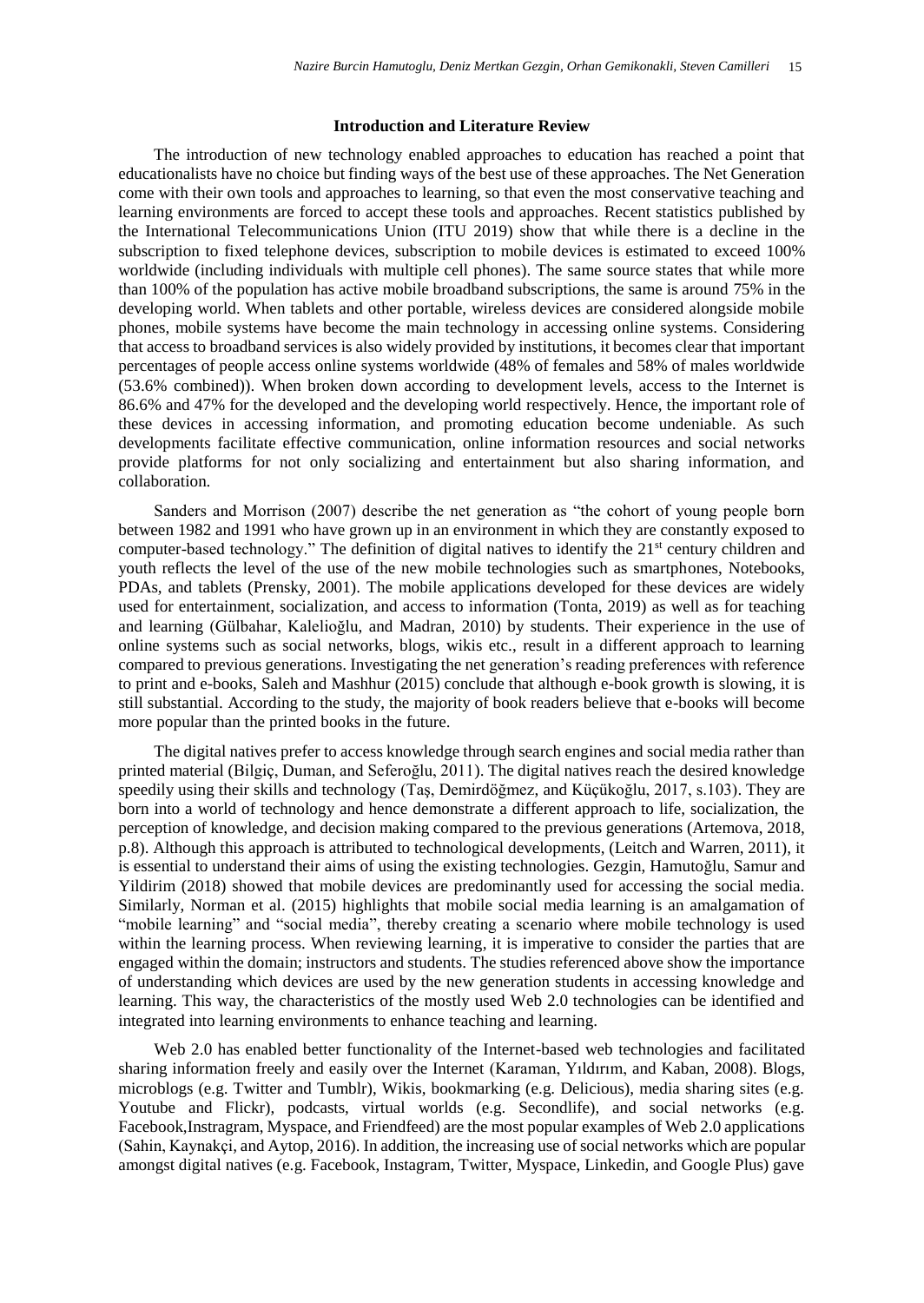rise to the widening of the accessible sources of information (Togay, Akdur, Yetişken, and Bilici, 2013). The List of Millennial Characteristics state that the fast development of social networks, tablets and smart applications during the era digital natives are born and developed helped them to develop skills in the use of technology (Lucky, 2017). Although the typical characteristics of digital natives stem from the technological devices used to access and share information brought by globalization, it is essential to investigate their use of technological devices in accessing information based on the level of development of the countries they live in.

## **The Aim and Significance of the Study**

While it may be expected that the usage behavior of the Internet and other technologies will demonstrate similarities across the world due to globalization, there may be differences amongst countries due to the cultural diversity, the level of development impacting on the policies of the use of technology in education, technological transformations, and economical factors. Alongside technological transformation, the emerging technologies of 21<sup>st</sup> century (e.g. machine learning and artificial intelligence) may increase the differences between human groups or countries leading concerns of uncertainty for the future (UNDP, 2019). To alleviate inequalities, it is essential to have effective access to technology to succeed in transforming the societies from basic capabilities to more advanced ones. It is concerning to see that masses lag behind in accessing technology and this further increases inequalities in acquiring technological capabilities. As the Human Development Index Report indicates, effective access to technology and access to information and life changing technologies are vital for development and living standards of societies. Turkey's ranking in the human development indexes published in 2018 is 59. The UK and Malta occupy 15<sup>th</sup> and 28<sup>th</sup> places respectively (UNDP, 2019). Considering the contribution of digital natives to human development, an understanding of the differences between the digital natives' access to information in developing and developed countries will give an insight into these rankings. It worth noting that just like the UK, in Malta English is the dominant language used in technological development as well as education and both countries invest into the use of technology in education significantly. PISA 2018 reports show that after a sharp fall in 2015, Turkey's performance in education improved to the highest level of the past 15 years (PISA, 2018). This can be attributed to the investment into technological infrastructure and improvements in accessing information through the use of technology. Societies have differences in the use of mobile communication devices, social networks, and online information resources. Hence, it is important to investigate how these differences portray themselves. In this context, this study investigates the use of Net Generation Tools to access information through online systems comparing three countries: The UK, Turkey, and Malta. Answers are sought for the following research questions: (1) What are the differences in the use of social network types among countries for accessing information? (2) What are the differences in the use of mobile technological devices among countries for accessing information? (3) What are the differences in the use of online information resources among countries for accessing information?

#### **Method**

This study presents quantitative research designed around an exploratory survey design model (an approach aiming at describing a situation the way it exists) in an attempt to compare cultural differences in Net Generation university students' interaction with online systems especially in their education in three different countries. The sampling method of the study is a kind of convenience sampling. In convenience sampling, when subjects are chose because of the close proximity to a researcher, that is, the ones that are easier for the researcher to access (Etikan, Musa and Alkassim, 2016, p.1). Addition to this, the survey design studies do not have effort to change or influences on the fact that is the subject of the study. Accordingly, as stated in the study of Fraenkel and Wallen (2006) in the survey design studies the distribution of participants in the sample is more important than the reasons of properties and opinions.

## **Sample**

Participants of the study consist of 443 students studying in the spring semester of 2017-2018. These students study in a department on technology in Turkey, Malta and the United Kingdom. The universities where data collected are University of Sakarya (Turkey), and Middlesex University with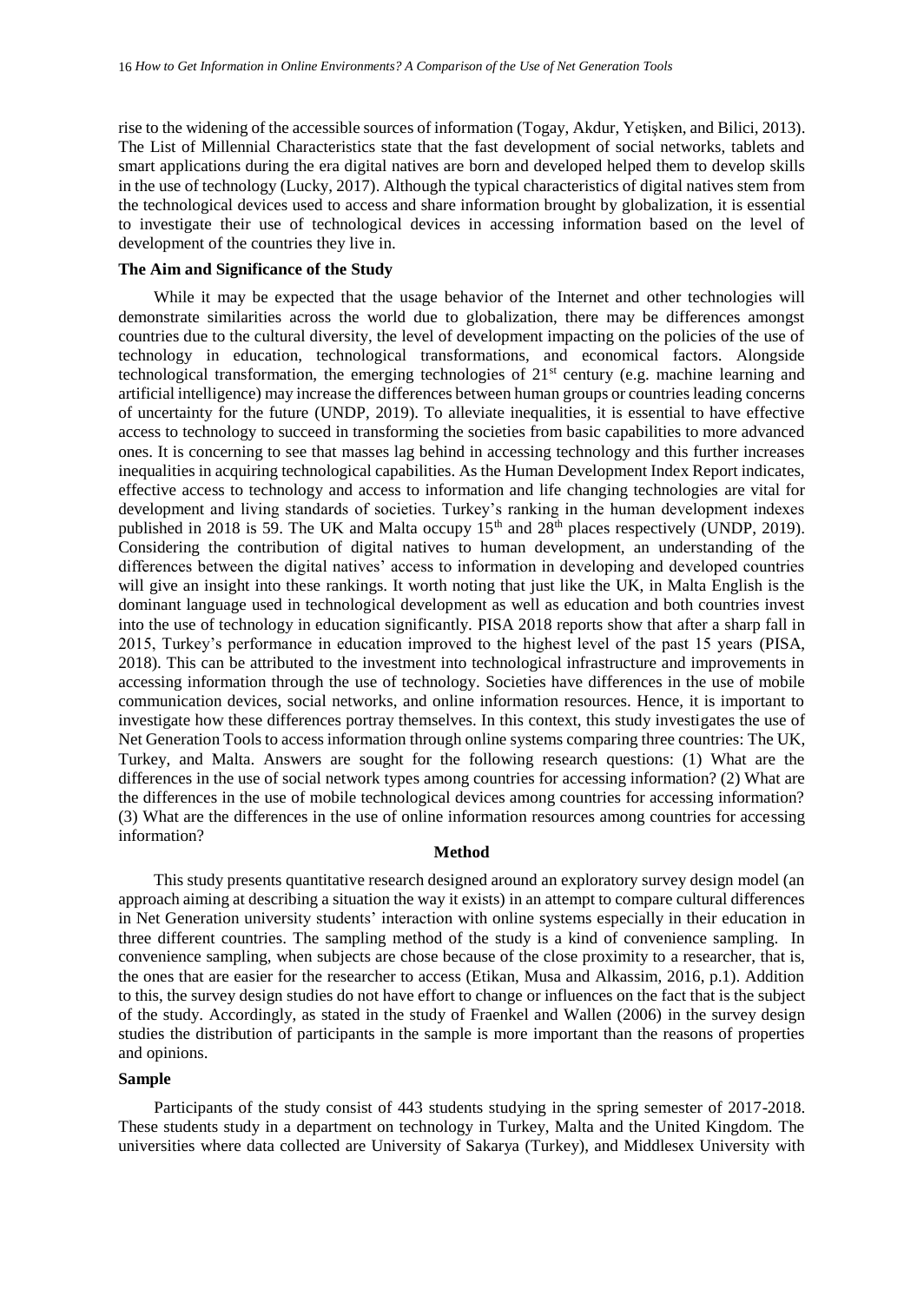participation from London and Malta campuses. The reason for obtaining data from those countries and departments is related with the conveinced sampling method of the study.

### **Data Collection Tools**

Through a survey, the students were asked questions such as "Which social networks do you use to get information?", "Which of the following technology/technologies do you use to aid your learning?", and "What means do you use to access information?"

## **Data Collection Procedure**

The data has been collected from three countries; Turkey, Malta, and the United Kingdom. Participants were chosen from amongst students studying at technology related departments of universities in these countries. The reason for obtaining data from those countries and departments is related with the conveinced sampling method of the study. A total of 443 students responded to the questionnaire studying in different departments in 2017-2018 spring term. Participation was voluntary. Both a hardcopy and an electronic version of the questionnaire were used in data collection. For the electronic version Google Forms was used and the link was shared with the students electronically.

## **Data Analysis**

The data collected was analyzed by Statistical Package for Social Sciences (SPSS) 23. The datasets collected in different countries were successfully checked for normality  $(p>0.05)$  enabling the application of parametric tests. To establish the differences between the countries considered, ANOVA was used during the analyses for the independent variables of the use of social networks, the use of mobile technologies, and the use of online information resources.

## **Ethical Permits of the Research**

In this study, all the rules stated in the "Higher Education Institutions Scientific Research and Publication Ethics Directive" were followed. None of the actions specified under the second section of the Directive, "Scientific Research and Publication Ethics Actions" have been carried out.

#### **Findings**

The findings of research conducted in order to identify the characteristics of, and the differences between university students studying at different countries, in terms of the use of social networks, mobile devices, and online resources are presented in the order of the research questions stated above.

## **Statistics of the Use of Digital Environments**

Results of the percentages (%) and frequencies (f) for comparing variation of the use of digital environments by participants based at different countries are presented in Table 1.

#### **Table 1**

|                     | <b>Choices</b>     | <b>Turkey</b> |               | <b>Malta</b> |               | UK  |               |
|---------------------|--------------------|---------------|---------------|--------------|---------------|-----|---------------|
| <b>Type</b>         |                    | N             | $\frac{0}{0}$ | N            | $\frac{0}{0}$ | N   | $\frac{6}{6}$ |
|                     | Facebook           | 181           | 90            | 115          | 98.3          | 96  | 76.8          |
| The use of Social   | Twitter            | 104           | 51.7          | 21           | 17.9          | 42  | 33.6          |
|                     | Instagram          | 162           | 80.6          | 51           | 43.6          | 73  | 58.4          |
| networks            | Swarm              | 91            | 45.3          | $\Omega$     | 0.0           |     | 0.8           |
|                     | Snapchat           | 107           | 53.2          | 35           | 29.9          | 60  | 48.0          |
|                     | <b>Notebook</b>    | 191           | 95            | 117          | 100           | 124 | 99.2          |
| The use of Mobile   | <b>Tablet PC</b>   | 37            | 18.4          | 39           | 33.3          | 44  | 35.2          |
| <b>Technologies</b> | Smartphone         | 197           | 98.0          | 87           | 74.4          | 98  | 78.4          |
|                     | Search engine      | 199           | 99.0          | 116          | 99.1          | 124 | 99.2          |
| The use of Online   | wiki               | 195           | 97.0          | 106          | 90.6          | 118 | 94.4          |
|                     | social networks    | 186           | 92.5          | 91           | 77.8          | 103 | 82.4          |
| <b>Information</b>  | blog               | 188           | 93.5          | 99           | 84.6          | 97  | 77.6          |
| <b>Resources</b>    | digital libraries  | 186           | 92.5          | 114          | 97.4          | 120 | 96.0          |
|                     | digital newspapers | 170           | 84.6          | 99           | 84.6          | 96  | 76.8          |

*Statistics of the Use of Digital Environments*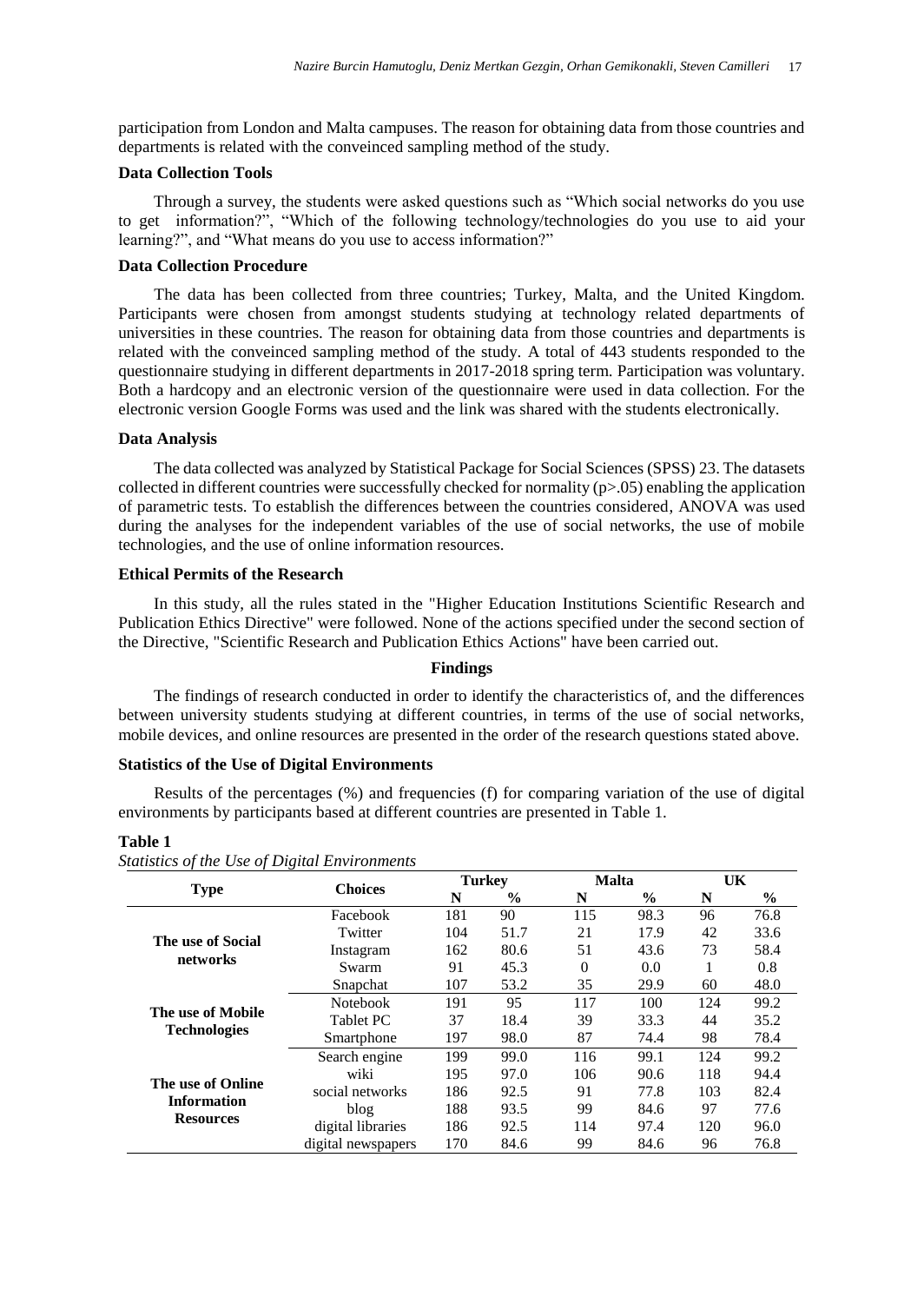Table 1 shows that the social network, Facebook has the highest percentage of use compared to other social network tools in Turkey ( $X_T=90.0$ ), Malta ( $X_M=98.3$ ), and the UK ( $X_{UK}=76.8$ ). In addition to this, while smartphone has the highest usage percentage  $(X_T=98.0)$  compared to notebook usage  $(X_T=95.0)$  and tablet pc  $(X_T=18.4)$  in Turkey, notebook  $(X_M=100.0; X_{UK}=99.2)$  is the most used mobile technology compared to tablet pc ( $X_M$ =33.2;  $X_{UK}$ =35.2) and smartphone ( $X_M$ =74.4;  $X_{UK}$ =78.4) in Malta and the UK. Finally, while search engine  $(X_{TR}=99.0; X_{M}=99.1; X_{UK}=99.2)$  is the most used tool as an online information resource in all three countries; social networks  $(X_M=77.8; X_{UK}=82.4)$  and blogs  $(X_M=84.6; X_{UK}=77.6)$  are not preferred as online information resources in Malta and the UK compared to Turkey's usage of social networks ( $X_{TR}=92.5$ ) and blogs ( $X_{TR}=93.5$ ).

## **The Use of Social Networks**

Results of the ANOVA test for comparing variation of the use of social networks by participants based at different countries are presented in Table 2.

## **Table 2**

|                 | Source of<br>variation     | Sum of<br>squares | df                          | <b>Means of</b><br>squares | F      | p        | <b>Significant</b><br>Variation |
|-----------------|----------------------------|-------------------|-----------------------------|----------------------------|--------|----------|---------------------------------|
| Facebook        | Among<br>groups            | 2.881             | $\overline{\mathcal{L}}$    | 1.440                      | 15.002 | $0.00**$ |                                 |
|                 | Within<br>groups           | 42.248            | 440                         | 0.096                      |        |          | $1-3, 2-3$                      |
|                 | Total                      | 45.129            | 442                         |                            |        |          |                                 |
|                 | Among<br>groups            | 8.737             | 2                           | 4.369                      | 20.168 | $0.00**$ |                                 |
| <b>Twitter</b>  | Within                     | 95.308            | 440                         | 0.217                      |        |          | $1-2, 1-3, 3-2$                 |
|                 | groups<br>Totaİ            | 104.045           | 442                         |                            |        |          |                                 |
|                 | Among<br>groups            | 10.789            | 2                           | 5.394                      |        |          |                                 |
| Instagram       | Within                     | 90.570            | 440                         | 0.206                      | 26.207 | $0.00**$ | $1-2, 1-3, 3-2$                 |
|                 | groups<br>Total            | 101.359           | 442                         |                            |        |          |                                 |
| <b>Snapchat</b> | Among                      | 4.122             | $\mathcal{D}_{\mathcal{L}}$ | 2.061                      |        |          |                                 |
|                 | groups<br>Within<br>groups | 105.77            | 440                         | 0.24                       | 8.574  | $0.00**$ | $1-2, 3-2$                      |
|                 | Total                      | 109.892           | 442                         |                            |        |          |                                 |

*ANOVA Test based on Usage of Social Networks*

\*p<.05, \*\*p<.01, 1-Turkey, 2-Malta, 3-UK

Table 2 shows that a meaningful difference is found in the results of the ANOVA test among countries for *Facebook* (F = 15.00, p < .01); *Twitter* (F = 20.17, p < .01); *Instagram* (F = 26.21, p < .01), and *Snapchat* (F = 8.57, p < .01). Post hoc significant difference (Scheffe) results were interpreted in order to find which countries had differences on the use of web 2.0 tools. Results show differences in the use of *Facebook* between the UK and Turkey, as well as the UK and Malta; in the use of *Twitter* and *Instagram* between Turkey and Malta, between Turkey and the UK, and between Malta and the UK. Finally, there is a difference in the use of *Snapchat* between Turkey and Malta, and Malta and the UK.

Positive responses from the participants regarding the use of social media, can be summarised as follows in descending order:

- *Facebook*: Malta ( $X_M = 0.98$ ), Turkey ( $X_T = 0.90$ ), UK ( $X_{UK} = 0.77$ ),
- Twitter and *Instagram*: Turkey ( $X_T = 0.52$  and  $X_T = 0.81$ ), UK ( $X_{UK} = 0.34$  and  $X_{UK} = 0.59$ ), Malta ( $X_M = 0.18$  and  $X_M = 0.44$ ).
- *Snapchat*: Turkey ( $X_T = 0.53$ ), UK ( $X_{UK} = 0.48$ ), Malta ( $X_M = 0.30$ ).

## **The Usage of Mobile Technological Devices**

Results of the ANOVA test for comparing the use of mobile technologies in each country are presented in Table 3.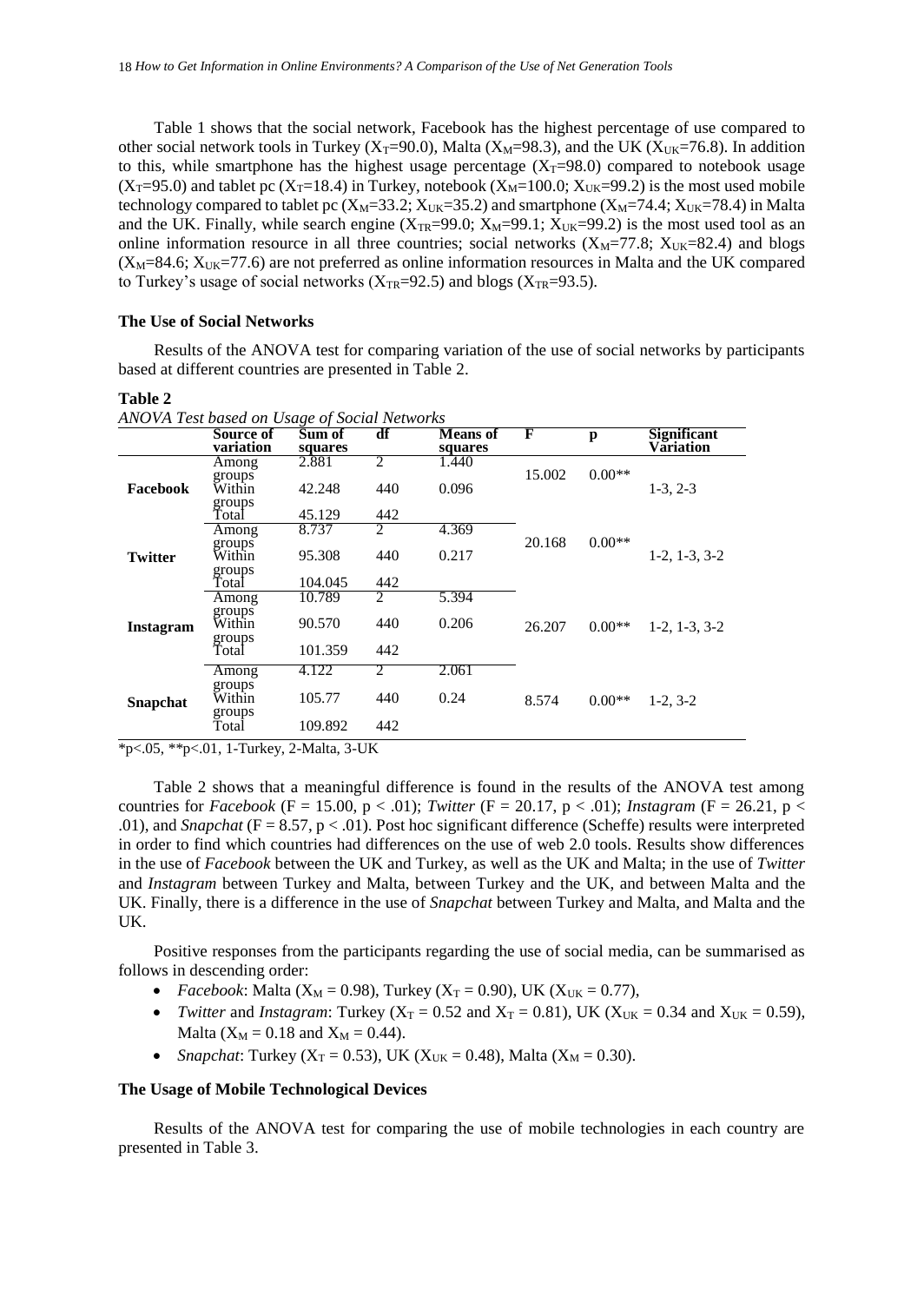|                   | <b>Source of variation</b>             | Sum of<br>squares         | df                                          | <b>Means of</b><br>squares | F      | p         | <b>Significant</b><br>Vāriation |
|-------------------|----------------------------------------|---------------------------|---------------------------------------------|----------------------------|--------|-----------|---------------------------------|
| <b>Notebook</b>   | Among groups<br>Within groups<br>Total | 0.232<br>10.494<br>10.727 | ↑<br>440<br>442                             | 0.116<br>.024              | 4.871  | $0.008**$ | $2 - 1$                         |
| <b>Tablet</b>     | Among groups<br>Within groups<br>Total | 2.793<br>84.701<br>87.494 | $\mathfrak{D}_{\mathfrak{p}}$<br>440<br>442 | 1.397<br>.193              | 7.255  | $.001**$  | $2 - 1, 3 - 1$                  |
| <b>Smartphone</b> | Among groups<br>Within groups<br>Total | 5.204<br>47.396<br>52.600 | $\mathfrak{D}_{\mathfrak{p}}$<br>440<br>442 | 2.602<br>108               | 24.157 | $.000**$  | $1-2, 1-3$                      |

**Table 3** *ANOVA Test based on Usage of Mobile Technological Devices*

 $*_{p < .05, *p < .01, 1-Turkey, 2-Malta, 3-UK}$ 

In Table 3, a significant difference is shown among countries in the use of *Notebook* ( $F = 4.87$ , p  $< .01$ ); *Tablet* PC (F = 7.26, p  $< .01$ ); and *Smartphone* (F = 24.16, p  $< .01$ ). Post hoc significant difference (Scheffe) results were interpreted in order to find which countries had difference on the use of mobile technologies. As it can be seen from these results, the difference in the use of *Notebook* is between Turkey and Malta; for the use of *Tablet PC* and *Smartphone* between Turkey and Malta, and the UK as well.

The use of *Notebooks* is very popular amongst participants with Malta leading  $(X = 1.0)$ , closely followed by the UK ( $X_{UK}$  = 99.2) and Turkey ( $X_T$  = 0.95).

While participants from Turkey lead in positive responses regarding the use of *Smartphones*  $(X_T)$  $= 0.98$ ) followed by the UK (X<sub>UK</sub> = 0.78) and Malta (X<sub>M</sub> = 0.74), the UK participants take the lead in the use of *Tablets* (X = 0.35) followed by Malta (X<sub>M</sub> = 0.33), and Turkey (X<sub>T</sub> = 0.18).

#### **The Usage of Online Information Sources**

Results of the ANOVA test for comparing variation of participants in different countries based on the information sources are presented in Table 4.

#### **Table 4**

| ANOVA Test based on the Usage of Online Information Sources Variable |  |  |  |  |
|----------------------------------------------------------------------|--|--|--|--|
|----------------------------------------------------------------------|--|--|--|--|

|                             | Source of<br>variation                 | Sum of<br>squares            | df                           | <b>Means</b> of<br>squares | $\mathbf{F}$ | p     | <b>Significant</b><br>Variation |
|-----------------------------|----------------------------------------|------------------------------|------------------------------|----------------------------|--------------|-------|---------------------------------|
| search<br>engine            | Among groups<br>Within groups<br>Total | 3.951<br>163.065<br>167.016  | $\overline{c}$<br>440<br>442 | 1.975<br>.371              | 5.330        | .005  | $1 - 2$                         |
| wiki                        | Among groups<br>Within groups<br>Total | 67.307<br>467.686<br>534.993 | 2<br>440<br>442              | 33.654<br>1.063            | 31.661       | .000. | $1\sim2.1\sim3.3\sim2$          |
| social<br>networks          | Among groups<br>Within groups<br>Total | 88.246<br>671.984<br>760.230 | $\overline{c}$<br>440<br>442 | 44.123<br>1.527            | 28.891       | .000. | $1 - 2$ , $1 - 3$               |
| blog                        | Among groups<br>Within groups<br>Total | 49.541<br>519.353<br>568.894 | 2<br>440<br>442              | 24.770<br>1.180            | 20.986       | .000. | $1 - 2$ , $1 - 3$               |
| digital<br><b>libraries</b> | Among groups<br>Within groups<br>Total | 28.625<br>509.439<br>538.063 | $\overline{2}$<br>440<br>442 | 14.312<br>1.158            | 12.361       | .000  | $2 \sim 1.3 \sim 1$             |
| digital<br>newspap<br>ers   | Among groups<br>Within groups<br>Total | .119<br>613.981<br>614.099   | $\overline{c}$<br>440<br>442 | .059<br>1.395              | .043         | .958  | no significant                  |

\*p<.05, \*\*p<.01, 1-Turkey, 2-Malta, 3-UK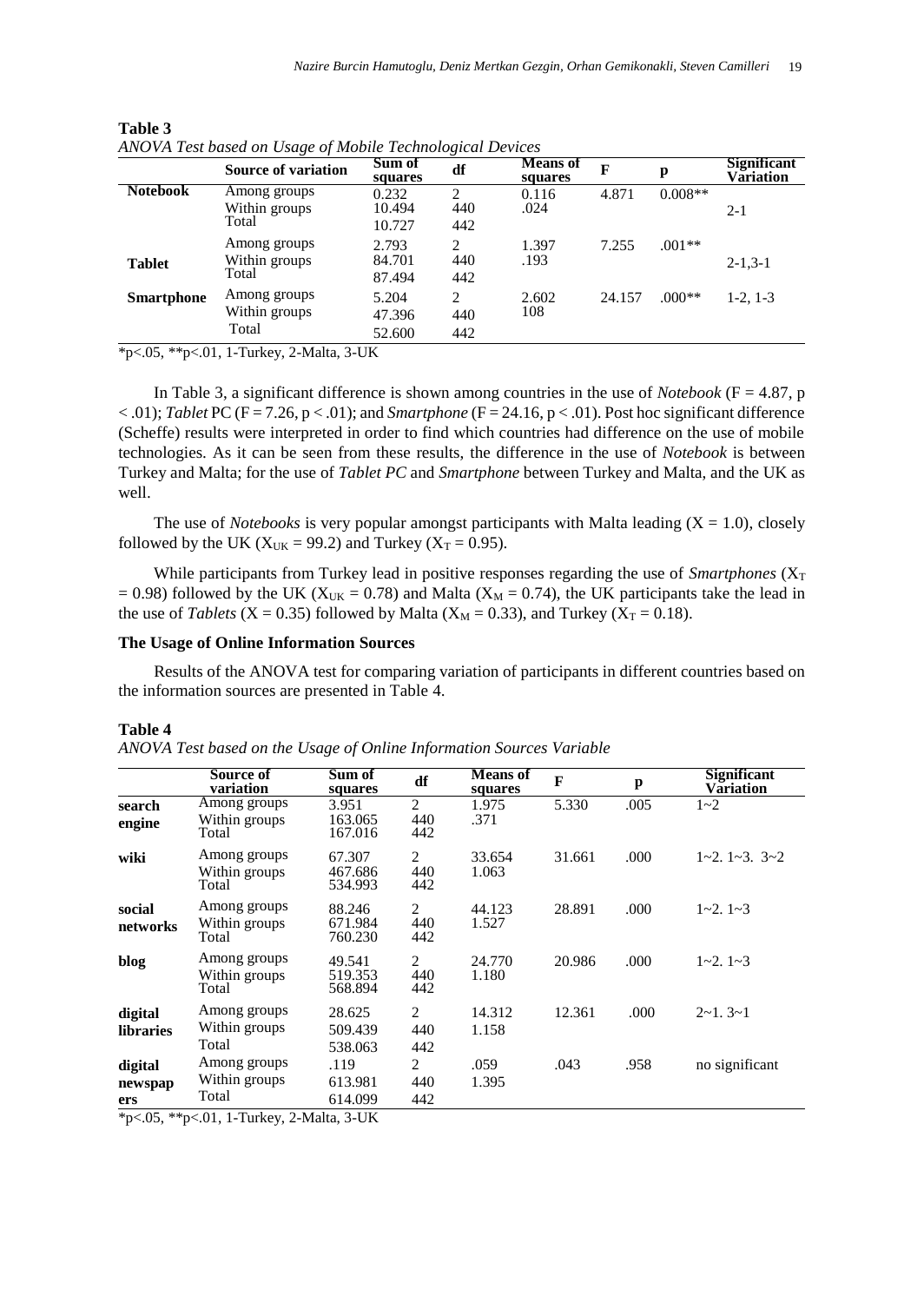Table 4 shows a significant difference in the results of the ANOVA test among countries for the use of *search engines* (F = 5.33, p < .01); *wiki* (F = 31.66, p < .01); *social networks* (F = 28.89, p < .01); *blogs* (F = 20.99, p < .01); *digital libraries* (F = 12.36, p < .01); *Libraries* (F = 4.29, p < .05); *printed newspapers* (F = 10.61, p < .01); *printed scientific journals* (F = 4.80, p < .01); *printed books* (F = 5.18, p < .01); and *printed lecture notes* (F = 21.67, p < .01). Post hoc significant difference (Scheffe) results were interpreted in order to find which countries had differences on the use of information sources. According to this, the difference in the use of *search engines* and *printed books* is between Turkey (X  $= 4.78$  and X = 3.43) and Malta (X = 4.56 and X = 3.03). In the use of *social networks* (X<sub>T</sub> = 3.53, X<sub>M</sub>= 2.48, and  $X_{\text{UK}} = 2.86$ , *blogs* (X<sub>T</sub>= 3.16, X<sub>M</sub>= 2.50, and X<sub>UK</sub> = 2.48), *digital libraries* (X<sub>T</sub>= 3.15, X<sub>M</sub>= 3.74, and  $X_{UK} = 3.55$ ), and *printed lecture notes* ( $X_{T} = 4.05$ ,  $X_{M} = 3.25$ , and  $X_{UK} = 3.54$ ) is between Turkey and Malta, and Turkey and the UK respectively as well. The differences in the use of *Libraries* and *printed scientific journals* is between Turkey ( $X = 2.85$  and  $X = 2.69$ ) and the UK ( $X = 3.22$  and X = 2.31), respectively. Finally, in the use of *wiki* a significant difference exists between Turkey and Malta  $(X_T = 3.77, X_M = 2.83)$ , Turkey and the UK  $(X_T = 3.77, X_{UK} = 3.29)$ , and Malta and the UK  $(X_M = 2.83, X_M = 2.83)$  $X_{UK} = 3.29$ .

## **Discussion, Conclusion and Recommendations**

The findings of this study, which is based on the usage levels of social networks, mobile technologies, and online information sources frequently used in accessing information, have shown significant differences in terms of the types of social networks used in the UK, Malta, and Turkey. According to this, Facebook is used more in Malta and Turkey than the UK. Twitter, Instagram and Snapchat are used more in Turkey and the UK in comparison to Malta. When these findings are considered together with the work carried out by Özerbaş and Kuralbayeva (2018), the findings can be explained in terms of the differences in digital literacy between countries. In addition to this, the findings of the work carried out by Aydın (2016) are important in explaining the findings of this work. The findings show that in Turkey, university students use social networks to communicate with their friends, and the one mainly used is Facebook. At this point, the information accessed becomes more important. In their work, Odabaş, Odabaş and Sevmez (2018) questioned the trends amongst university students about the sort of reading environments and materials. The responses were that students preferred to access information through social networks and did not prefer reading digital books/e-books. According to the digital report collaboratively prepared by We are Social and Hootsuite (2018), the use of Instagram is in rise in Turkey; so much that they call it the lovemark of the Turks. Sarı and Kunt (2014) stated that as the seniority of students increases, the use of the Internet is increasingly used for socialising and chats in addition to accessing information. Taking this into account, it is expected that the use of social networks to access information in Turkey will be more than the other two countries. However, while the use of social networks reaches 67 percent in the UK, the same is only 63 percent in Turkey (We are Social and Hootsuite, 2019). It is important to look into the reasons behind less use of the social media in the UK in accessing information compared to Turkey, while the former has a higher rate of access to information. It will be fair to say that, in the UK, the students are more conscious of the untrustworthiness of social media in accessing correct information; this is an indication of the level of literacy and awareness.

When the differences in the use of mobile technologies in accessing information in the UK, Malta, and Turkey are compared, while the use of notebooks leads in Malta, the main communication technology used in Turkey is smartphones. In the use of tablets to access information, Malta and the UK are ahead of Turkey. Research shows that amongst the countries leading in reading books, France and the UK lead with 21 percent (UNESCO, 2017). The advantage of reading books tablets offer because of their larger screens may be the reason behind the preference of digital publications (articles, novels etc.). The same research showed that percentage of the population reading books is at 0.1. Each of these three countries, follow educational policies in favour of providing tablets and notebooks to students and teachers as part of technology integration into education. This indicates that Turkey is lagging in technology integration aiming at the use of technology to access information. In a study carried out by Pamuk, Çakır, Ergun, Yılmaz and Ayas (2013) on the Fatih project, one-to-one and group interviews with students showed that the use of tablets is a lot less than the use of smart boards. The main reason behind this has been identified as technical limitations of tablets and lack of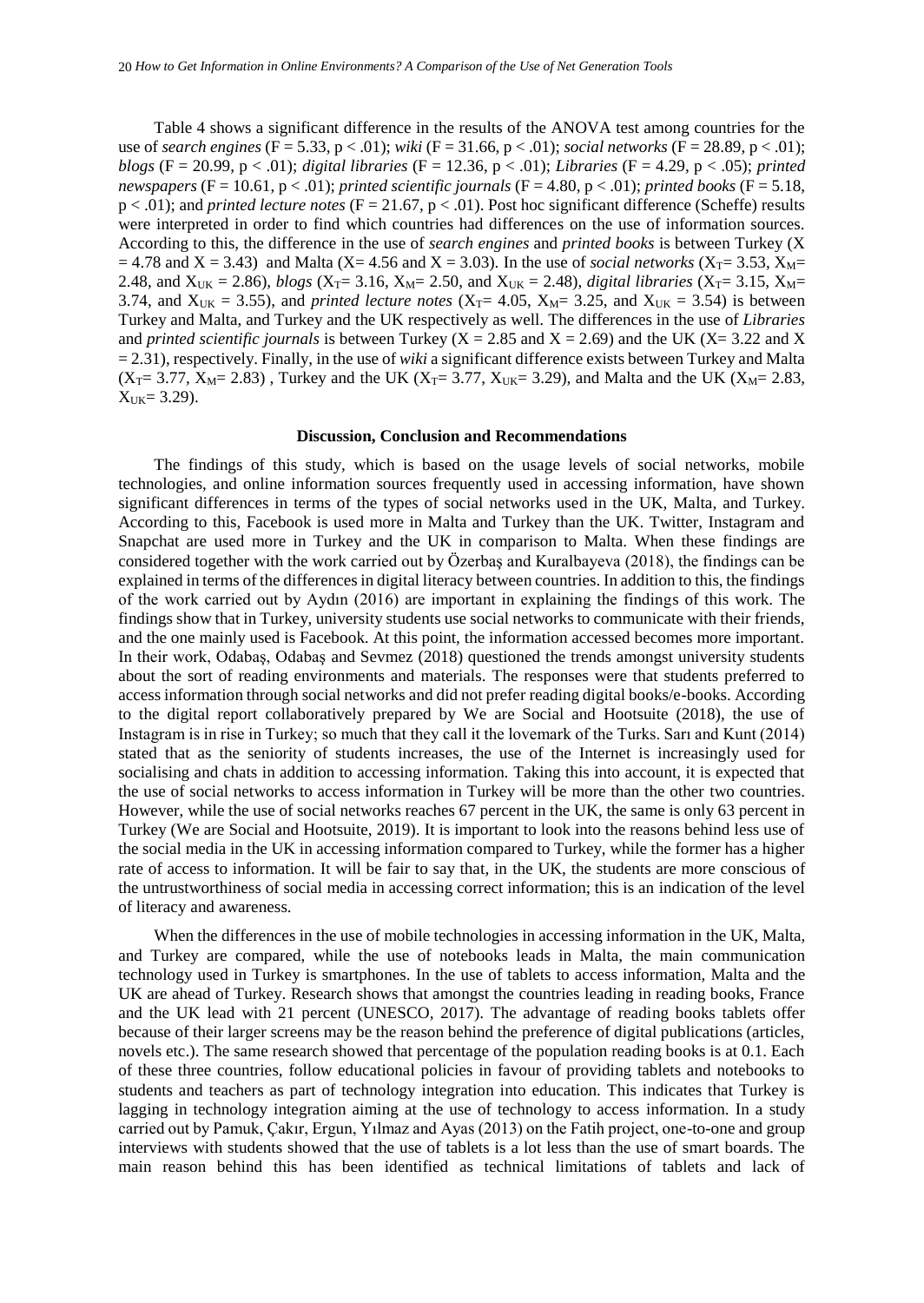resources/contents. The same study showed that in addition to students, teachers rarely use tablets too. This can be explained by socio-economic and cultural structures of the society as well as habits the population has. According to the findings of the Global Mobile Users questionnaire carried out by Deloitte (2018a), in Turkey, the use of mobile services is in rise, so that 92 percent of the participants own a smartphones followed by 81 percent of laptop and 63 percent of tablet ownership. It is also stated that, in 2014, 1.57 billion people owned a smartphones. This number is projected to reach to 2.87 billion by 2020 (BTK, 2018, from TRT Haber, 2019). In addition to this, the percentage use of smartphones in The UK is 77 followed by 64 percent usage of tablets (Deloitte, 2018b). Following from this, it is believed that the limited use of smartphones in accessing information in The UK is caused by the subjects on media literacy taught as part of the curriculum, and the effective implementation of technology integration in education. It can only be added that, due to the teaching stated above, the students are conscious of the negative aspects of the use of smartphones and behave accordingly (Tanrıverdi and Apak, 2010). The influence of British culture on Maltese education and culture, in general, explains the findings of the work done.

When the findings on the online resources used to access information in the UK, Malta, and Turkey are compared, Turkey leads in the use of Search Engines, Wikis, Social Networks, and Blogs. Only in the use of Digital Libraries, Turkey lags behind both Malta and the UK. This may well be linked to the low rate of book reading in Turkey (UNESCO, 2017). After all, a population that does not read is not expected to use digital libraries much. This situation can be used as an opportunity by educationalists in Turkey. Social networks can be used for educational purposes together with digital stories and blogs to deliver information to students and develop reading habits. In the UK, the use of Wikipedia by university students was studied. It is found that the use of Wikipedia in the UK is not for academic purposes (Knight and Pryke, 2012). This is because educational establishments discourage the use of Wikipedia considering it unreliable. Although access to Wikipedia is not allowed in Turkey, it is well known that students use Wikipedia rather than digital libraries in completing their homework as well as final projects. This is because the digital databases students can access in Turkey demand payment, students are not aware of the digital databases universities subscribe to, and students do not know how to use digital databases for research.

The findings of this work show that Turkey is ahead of the UK and Malta in the use of digital environments. When the level of development is considered, this does not look right. Although Turkey leads in the use of digital resources, this does not reflect in production and development. This is supported by the fact that while ICT and programming courses offered in the curriculum aimed at developing literacy in these fields in Turkey, the same courses are used to enable students to develop systems by the use of computing technologies (Barut and Kuzu, 2017). In Turkey, however, in teaching science and technology at primary schools, the use of ICT is supported which partially reflects in benefits, and level of education students have. Göldağ and Kanat (2018) state in their work that the increased use of the Internet by students does not reflect in digital literacy. The interpretation of these findings is that students do not use internet sites consciously; they rather use the Internet for entertainment and chats. A comparative study carried out by Tanrıverdi and Apak (2010) showed that in countries having a well-developed education system such as Finland and Ireland, media literacy course is offered as a unit in the curriculum to develop skills, behaviour, values and understanding, and rather than protecting individuals it aims at developing awareness. On the other hand in Turkey, media literacy is focused on accessing information and understanding subject with application and skill development at times. This is an area where the effects of differences in knowledge and behaviour on the changes in digital literacy can be researched. In Turkey, it is possible to have functional politics on focus on the activities on the use of correct sources to access correct information. In introducing digital literacy into the curriculum, the first step should be having correct policies. At this point, the graduates of Computer and Teaching Technologies Education can play an important role. The importance of socio-economic and cultural aspects should also be taken into consideration in any work to follow. It is anticipated that a society that reads one minute a day on average has fundamental problems. Because the majority of university students do not read unless they have to (Odabaş, Odabaş, and Sevmez, 2018), it looks almost impossible to enable the favourable use of latest technologies and digital literacy, unless the educational system and students views on literacy are changed, and their awareness of such technologies is increased. To overcome this problem, it is important to offer digital literacy education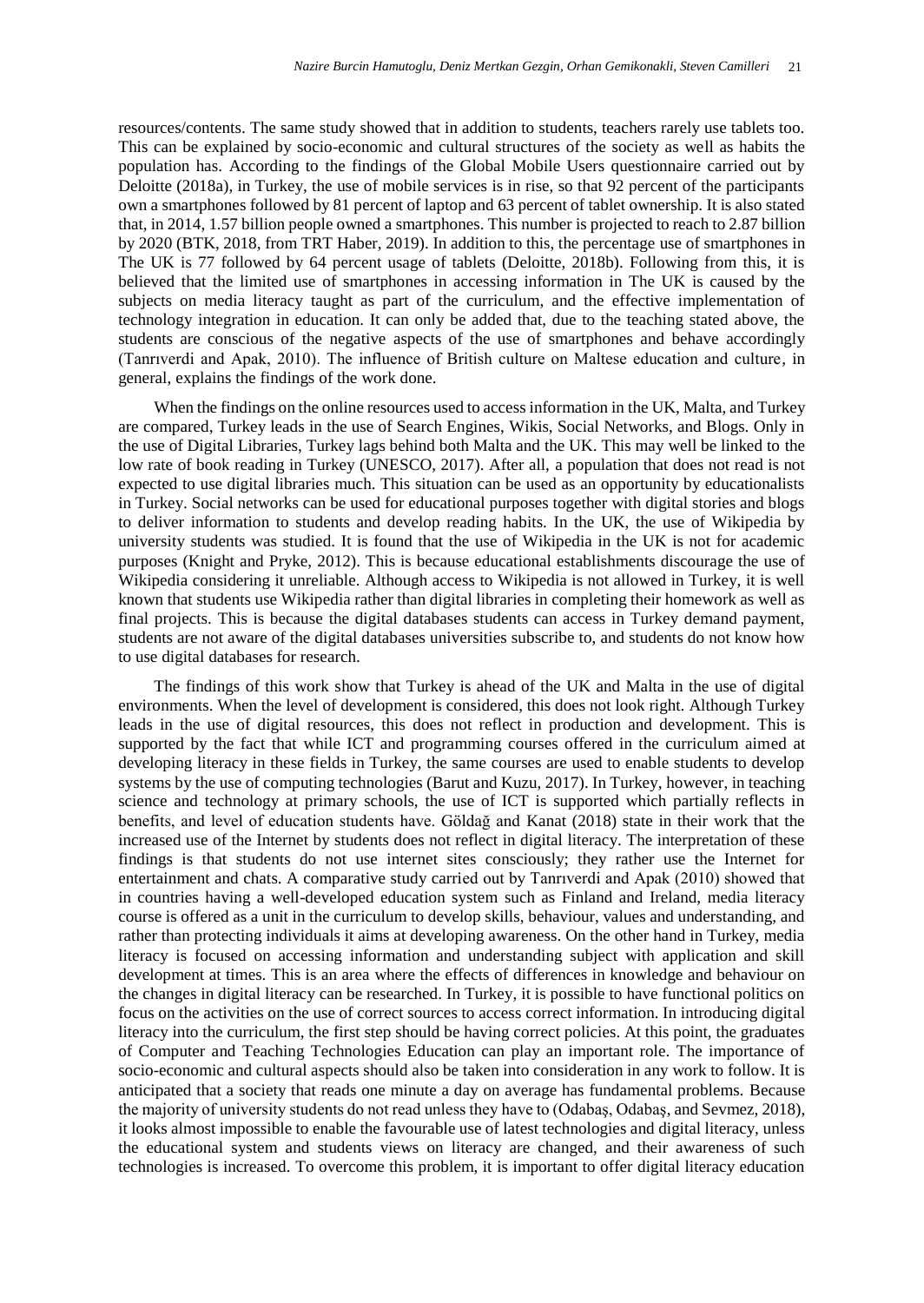at all levels of educational life and include parents in there too. This will provide a common platform for all members of society. This may enable young children to overcome the risks such as content, behaviour, and contact in digital environments; university students develop their strategies to access correct information learning how to use these strategies in using their universities digital libraries and databases and shaping their learning attitudes accordingly to help their scientific research skills; parents will develop an awareness of applications and behaviours that are important in their children's psychosocial and cultural development helping them in their development and digital literacy. In addition, it is important to investigate why students from different cultures use different applications and equipment in accessing information. It is also possible to integrate digital literacy education into national curriculum and every field of university education as well as lifelong learning programs.

## **References**

- Aydın, İ. E. (2016). Üniversite öğrencilerinin sosyal medya kullanımları üzerine bir araştırma: Anadolu Üniversitesi örneği [A study on usage of social media among univerty students:Anadolu University Case]. *Selçuk Üniversitesi Sosyal Bilimler Enstitüsü Dergisi [Journal of Selcuk University Institute of Social Sciences], (35),* 373-386.
- Artemova, A. (2018). *Engaging generation Z through social media marketing*. Licence Thesis, South-Eastern Finland University of Applied Sciences.
- Barut, E. & Kuzu A. (2017). Türkiye ve İngiltere bilişim teknolojileri öğretim programlarının amaç, kazanım, etkinlik, ölçme ve değerlendirme süreçleri açısından karşılaştırılması [The comparison of turkey and uk's information technologies curriculum in the context of objectives, acquisition, activities, measurement and evaluation]. *Trakya Üniversitesi Eğitim Fakültesi Dergisi [Trakya University Journal of Education], 7*(2), 721-745. DOI: 10.24315/trkefd.303156
- Bilgiç, H. G., Duman, D. & Seferoğlu, S. S. (2011). Dijital yerlilerin özellikleri ve çevrim içi ortamların tasarlanmasındaki etkileri [The characteristics of digital natives' and their effects of on the design of online environments]. *Akademik Bilişim, 2011,* 2-4 Şubat, İnönü Üniversitesi-Malatya [*Academic Informatics 2011,* 2-4 February, Inonu University-Malatya, 1-7].
- Deloitte, (2018a). Global Mobile User Survey [Küresel Mobil Kullanıcı Anketi]. Retrieved from online https://www2.deloitte.com/tr/tr/pages/technology-media-and-telecommunications/articles/globalmobile-consumer-survey-us-edition.html on 20.07.2019.
- Deloitte, (2018b). Global Mobile Consumer Survey 2018: The UK Cut [Küresel Mobil Tüketici Anketi 2018: Birleşik Krallık]. Retirieved online from [http://www.deloitte.co.uk/mobileuk/#uk](http://www.deloitte.co.uk/mobileuk/#uk-smartphone-and-tablet-penetration-among-55-75-year-olds)[smartphone-and-tablet-penetration-among-55-75-year-olds](http://www.deloitte.co.uk/mobileuk/#uk-smartphone-and-tablet-penetration-among-55-75-year-olds) on 20.07.2019.
- Etikan, I., Musa, S. A. & Alkassim, R. S. (2016). Comparison of convenience sampling and purposive sampling. *American journal of theoretical and applied statistics, 5(*1), 1-4.
- Fraenkel, J. R. & Wallen, N. E. (2006). *How to design and evaluate research in education.*
- Gezgin, D. M., Hamutoğlu, N. B., Samur, Y. & Yildirim, S. (2018). Genç nesil arasında yaygınlaşan bir bağımlılık: Akıllı telefon bağımlılığının cinsiyet, akademik başarı ve mobil oyun oynama değişkenleri açısından incelenmesi [A spreading addiction among young generation: An examination of smartphone addiction according to gender, academic success and mobile game playing variables]. *Eğitim Teknolojiji Kuram ve Uygulama [Educational Technology Theory and Practice], 8(*2), 212-231.
- Göldağ, B. & Kanat S. (2018). Güzel sanatlar eğitimi alan öğrencilerin dijital okuryazarlık durumları [Digital literacy status of the students who studied fine arts education]. *The Journal of Academic Social Science Studies, 70*, 77-92. DOI: 10.9761/JASSS7736
- Gülbahar, Y., Kalelioğlu, F. & Madran, R. O. (2010). *Sosyal ağların eğitim amaçlı kullanımı [Educational use of social networks].* XV. Türkiye'de İnternet Konferansı, İstanbul Teknik Üniversitesi, 2-4 Aralık, İstanbul [XV. Internet Conference in Turkey, Istanbul Technical University, 2-4 December, Istanbul].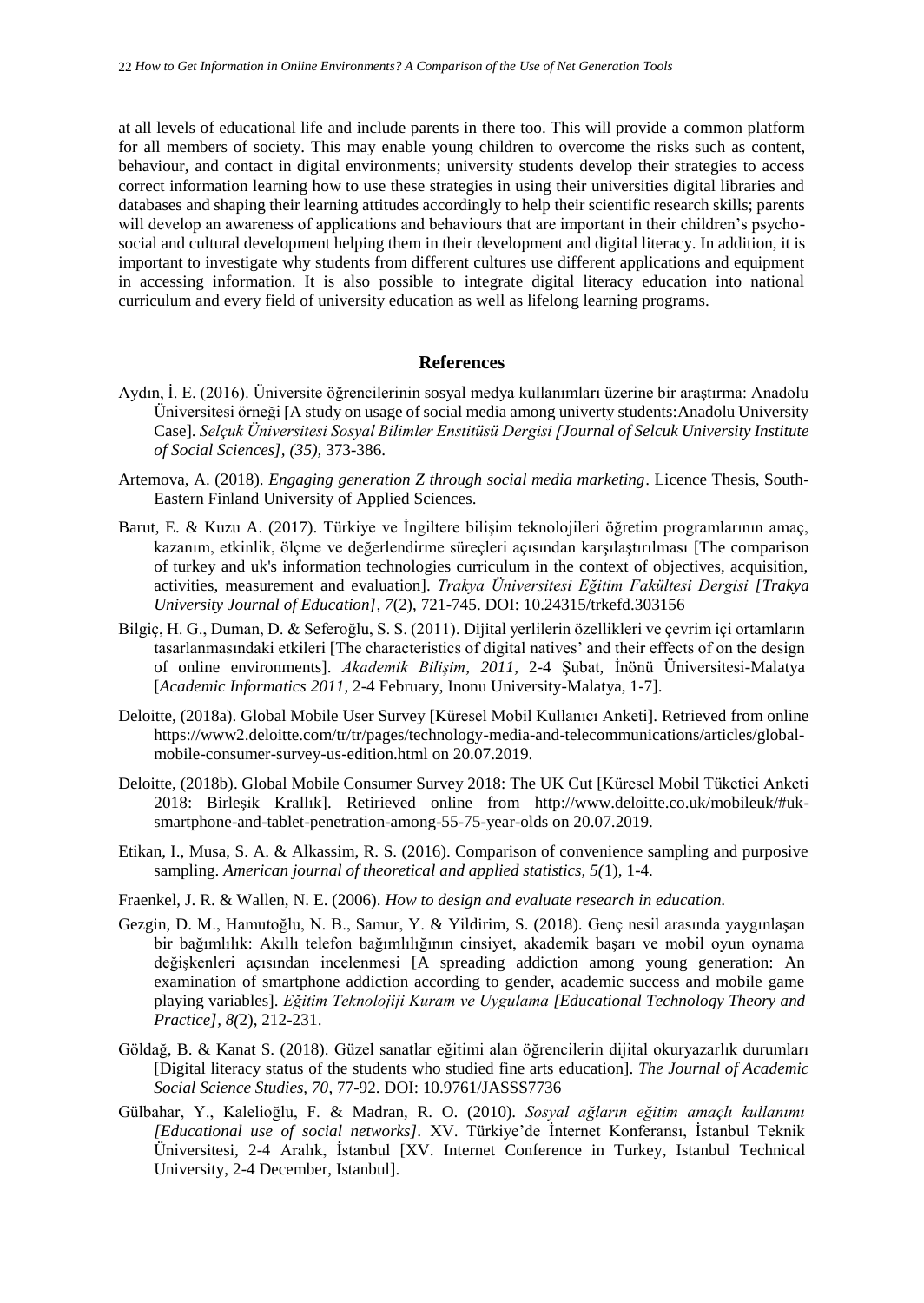- ICT Facts and Figures (2019). ITU. Retrieved from [http://www.itu.int/en/ITU-](http://www.itu.int/en/ITU-D/Statistics/Documents/facts/ICTFactsFigures2016.pdf)[D/Statistics/Documents/facts/ICTFactsFigures2016.pdf](http://www.itu.int/en/ITU-D/Statistics/Documents/facts/ICTFactsFigures2016.pdf) on 10 June 2020.
- Karaman, S., Yıldırım, S. & Kaban, A., (2008). *Öğrenme 2.0 yaygınlaşıyor: Web 2.0 uygulamalarının eğitimde kullanımına ilişkin araştırmalar ve sonuçları [Learning 2.0 is spreading: Research and results on the use of Web 2.0 applications in education]*. İnettr'08- XIII. Türkiye'de İnternet Konferansı Bildirileri. 22-23 Aralık ,Orta Doğu Teknik Üniversitesi, Ankara [İnettr'08- XIII. Internet Conference Proceedings in Turkey. 22-23 December, Middle East Technical University, Ankara].
- Knight, C. & Pryke, S. (2012). Wikipedia and the University, a case study. *Teaching in Higher Education, 17(*6), 649-659.
- Leitch, S. & Warren, M. J. (2011). *Social networking and teaching: An Australian Case Study*. Proceedings of Informing Science & IT Education Conference (InSITE) 2011. Deakin University, Burwood, Victoria, Australia.
- Lucky, A. (2017). The list of millennial characteristics. Retrieved from [http://luckyattitude.co.uk/millennial-](http://luckyattitude.co.uk/millennial-%20characteristics/) characteristics/ on 06.12.2019.
- Norman, H., Nordin, N., Din, R., Ally, M. & Dogan, H. (2015). Exploring the roles of social participation in mobile social media learning: A social network analysis. *International Review of Research in Open and Distributed Learning, 16(*4), 205-224.
- Odabaş, H., Odabaş, Z. Y. & Sevmez, H. (2018). Üniversite öğrencilerinde dijital/e-kitap okuma kültürü: Selçuk Üniversitesi örneği [Digital / E-Book reading culture in university students: Selçuk university sample]. *Ankara Üniversitesi Dil ve Tarih-Coğrafya Fakültesi Dergisi [The Journal of the Faculty of Languages and History-Geography], 58(*1), 139-171. DOI: 10.33171/dtcfjournal.2018.58.1.8
- Özerbaş, M. A. & Kuralbayeva, A. (2018). Türkiye ve Kazakistan öğretmen adaylarının dijital okuryazarlık düzeylerinin değerlendirilmesi [A review of digital literacy levels of future primaryschool and secondary-school teachers in Turkey and Kazakhstan]. *Muğla Sıtkı Koçman Üniversitesi Eğitim Fakültesi Dergisi [Muğla Sıtkı Koçman University Journal of Education], 5(*1), 16-25. DOI: 10.21666/muefd.314761.
- Pamuk, S., Çakır, R., Ergun, M., Yılmaz, H. B. & Ayas, C. (2013). Öğretmen ve öğrenci bakış açısıyla tablet PC ve etkileşimli tahta kullanımı: FATİH Projesi değerlendirmesi [The use of tablet pc and interactive board from the perspectives of teachers and students: Evaluation of the FATİH Project]. *Kuram ve Uygulamada Eğitim Bilimleri [Educational Sciences: Theory & Practice], 13(*3), 1799- 1822.*, 13(*3). DOI: 10.12738/estp.2013.3.1734.
- PISA (2018). PISA 2018 Türkiye Ön Raporu [PISA 2018 Turkey Preliminary Report]. Retrieved from [http://pisa.meb.gov.tr/wp-content/uploads/2020/01/PISA\\_2018\\_Turkiye\\_On\\_Raporu.pdf,](http://pisa.meb.gov.tr/wp-content/uploads/2020/01/PISA_2018_Turkiye_On_Raporu.pdf) on 19.05.2020.
- Prensky, M. (2001). Digital natives, digital immigrants. Retrieved from http ://www. marcprensky. com/writing/Prensky %20-%20Digital%20Natives,%20Digital%20 Immi grants%20-%20Part1 .pdf] on 18.05.2020.
- Sahin, A., Kaynakçi, C. & Aytop, Y. (2016). Ziraat fakültesi öğrencilerinin sosyal medya kullanım alışkanlıklarının belirlenmesi [Determination of social media usage habits of students in the agriculture faculty]. *Tekirdağ Ziraat Fakültesi Dergisi [Journal of Tekirdag Agricultural Faculty], 13(*2), 34.
- Saleh, Z. I. & Mashhur, A. S., (2015). *The Impact of e-Books on the Printed Books: e-Books Popularity*, Growth and Future.
- Sanders, J. & Morrison, C. (2007). What is the Net Generation? The challenge for future medical education, *Med., Teach., 29(*2-3), 85-88.